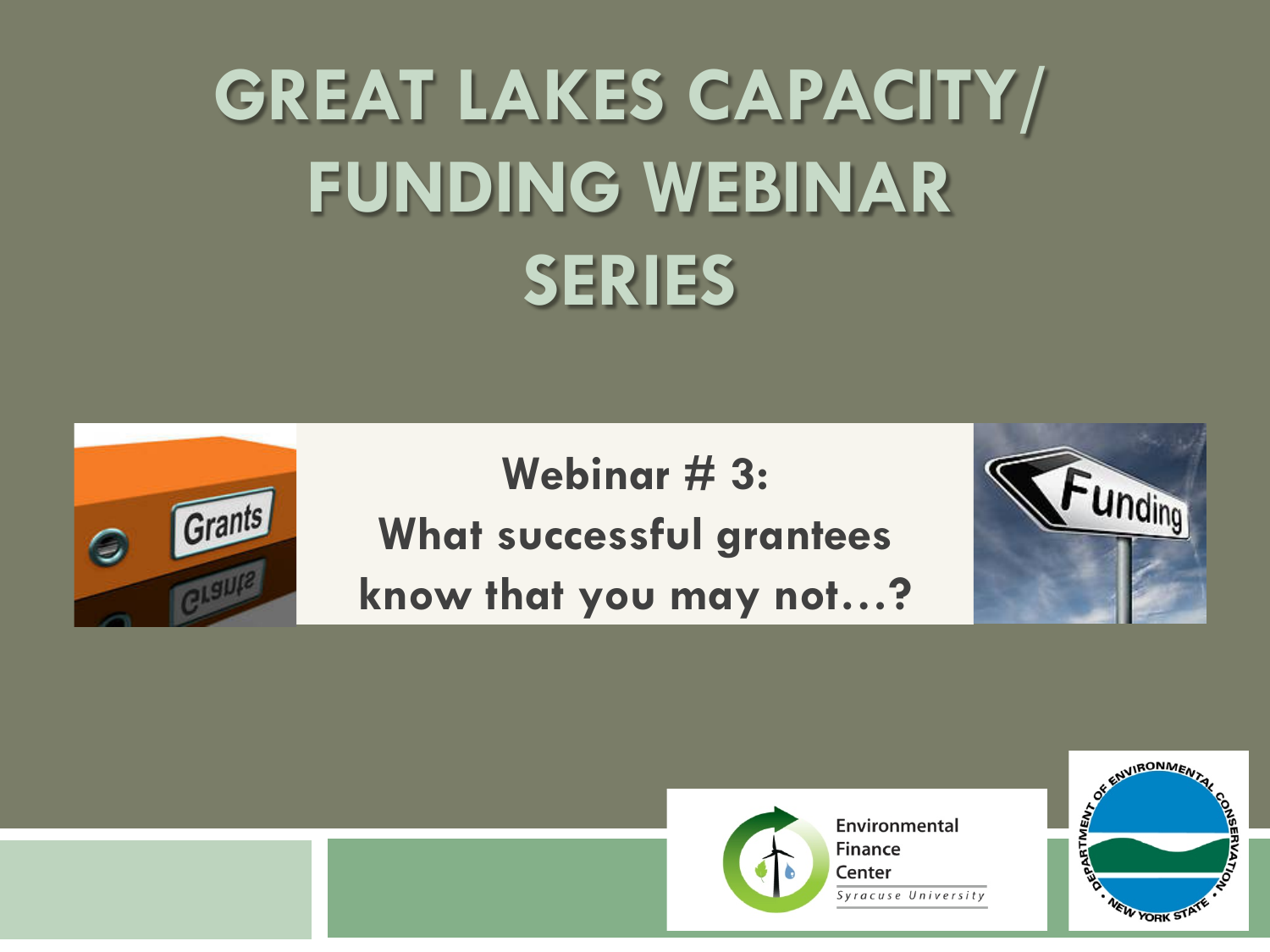





- □ Syracuse EFC: Advance governance and problem-solving through leadership development and community participation in decision-making processes, focusing on public infrastructure education and training, financing, and regulatory tools, in areas such as sustainable materials management, green infrastructure for stormwater management, smart growth, and comprehensive planning.
	- **DEC GL Program: Coordinates Great Lakes watershed** activities with agencies, partners, and stakeholders. Program focus areas include AOCs, LAMPs, watershed coordination, and transboundary resource management.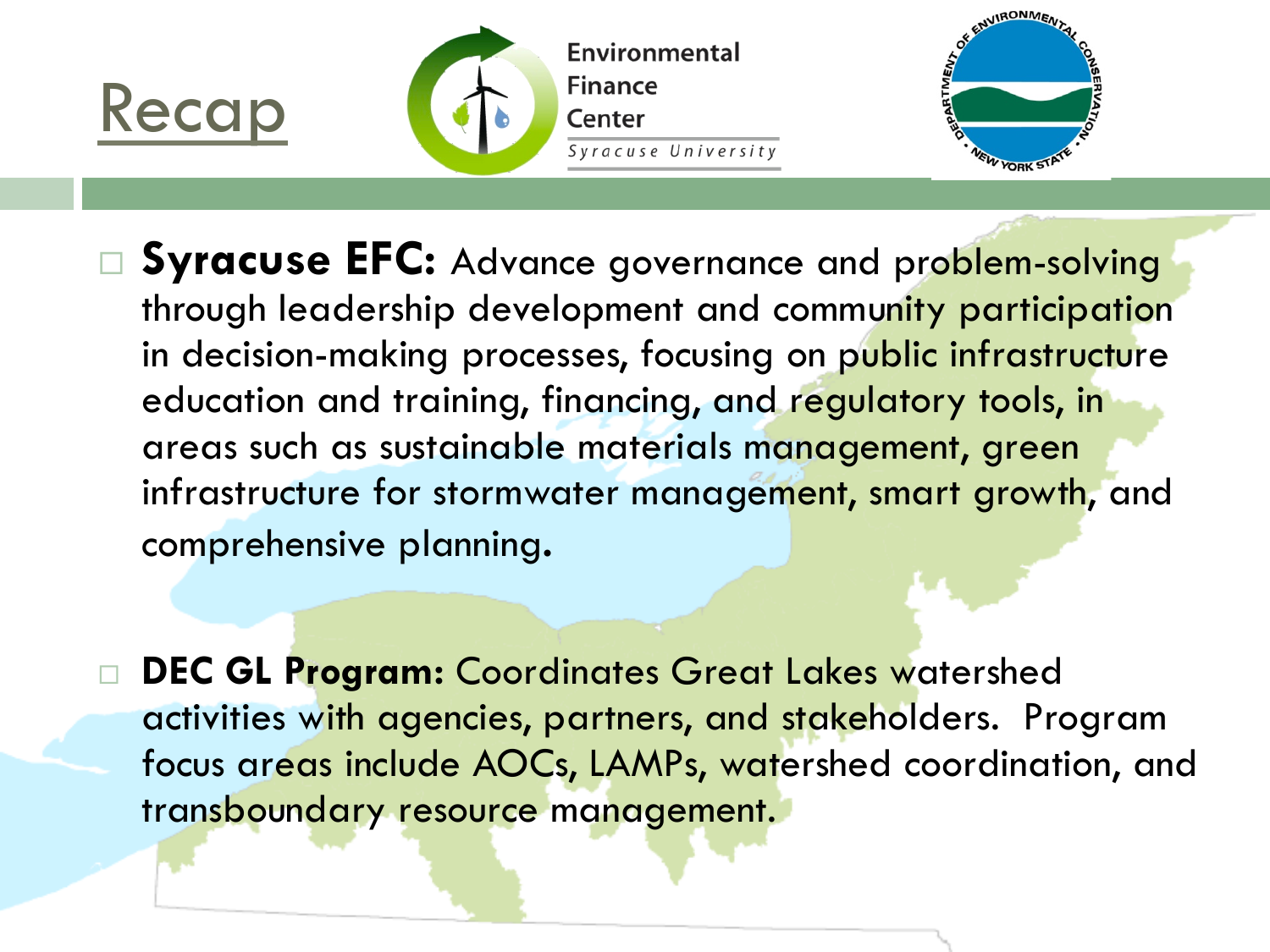#### Join our email list!

**Email Ben Sears at glakes@gw.dec.state.ny.us** 

**and request to be added to DEC's Great Lakes stakeholder list** 

**serve.**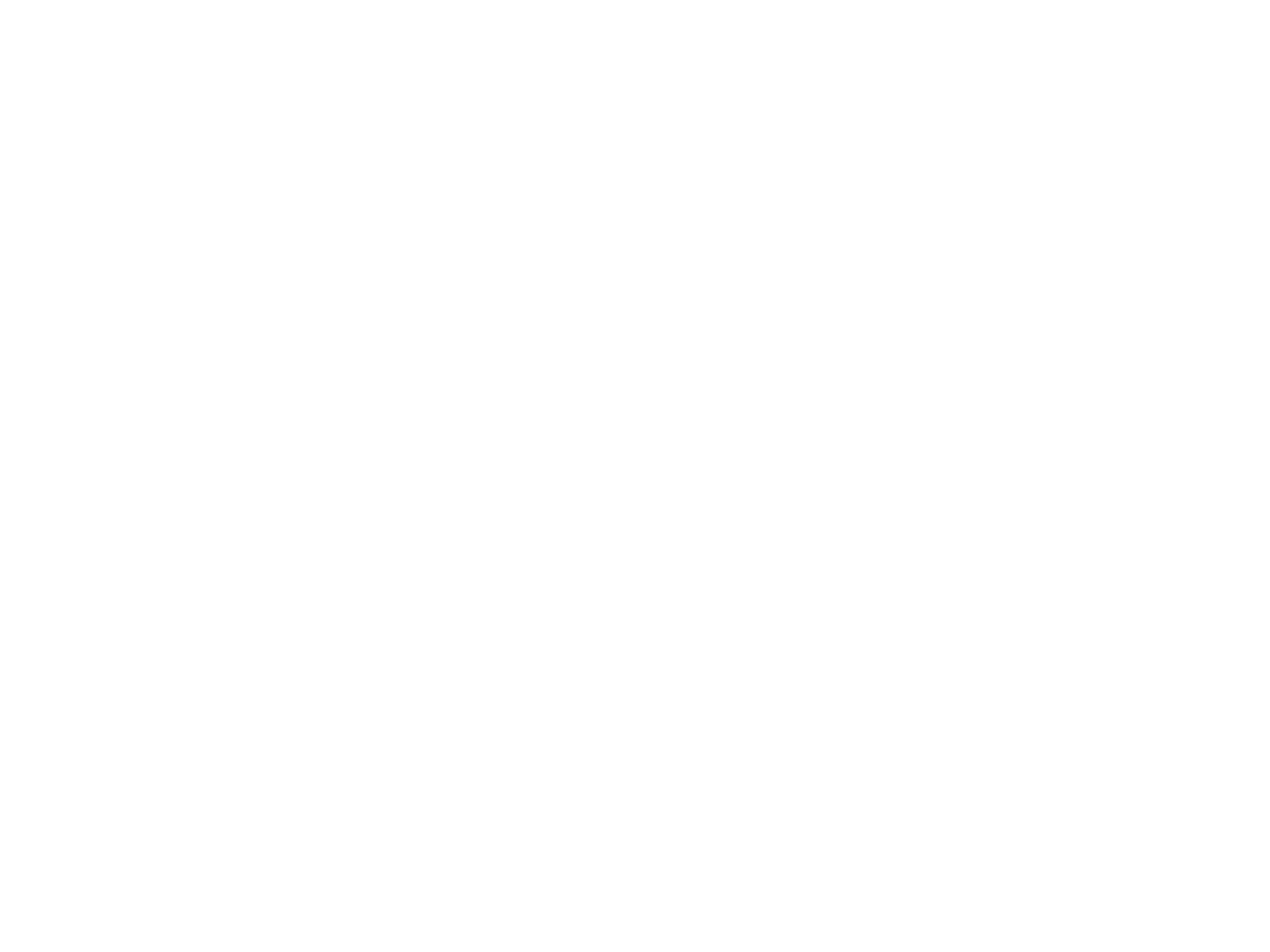### Do's for Great Lakes

- □ Relevant & Significant
- □ Emphasize how key RFA objectives achieved
- □ Respond completely to all RFA criteria
- □ Make methodology clear & logical
- □ Include strategic partners & Letters of Support

 $\beta$  step formula = Justify the need + Convince the product/output achieves the need  $+$  emphasize the extended benefits of having achieved the need with your proposed output.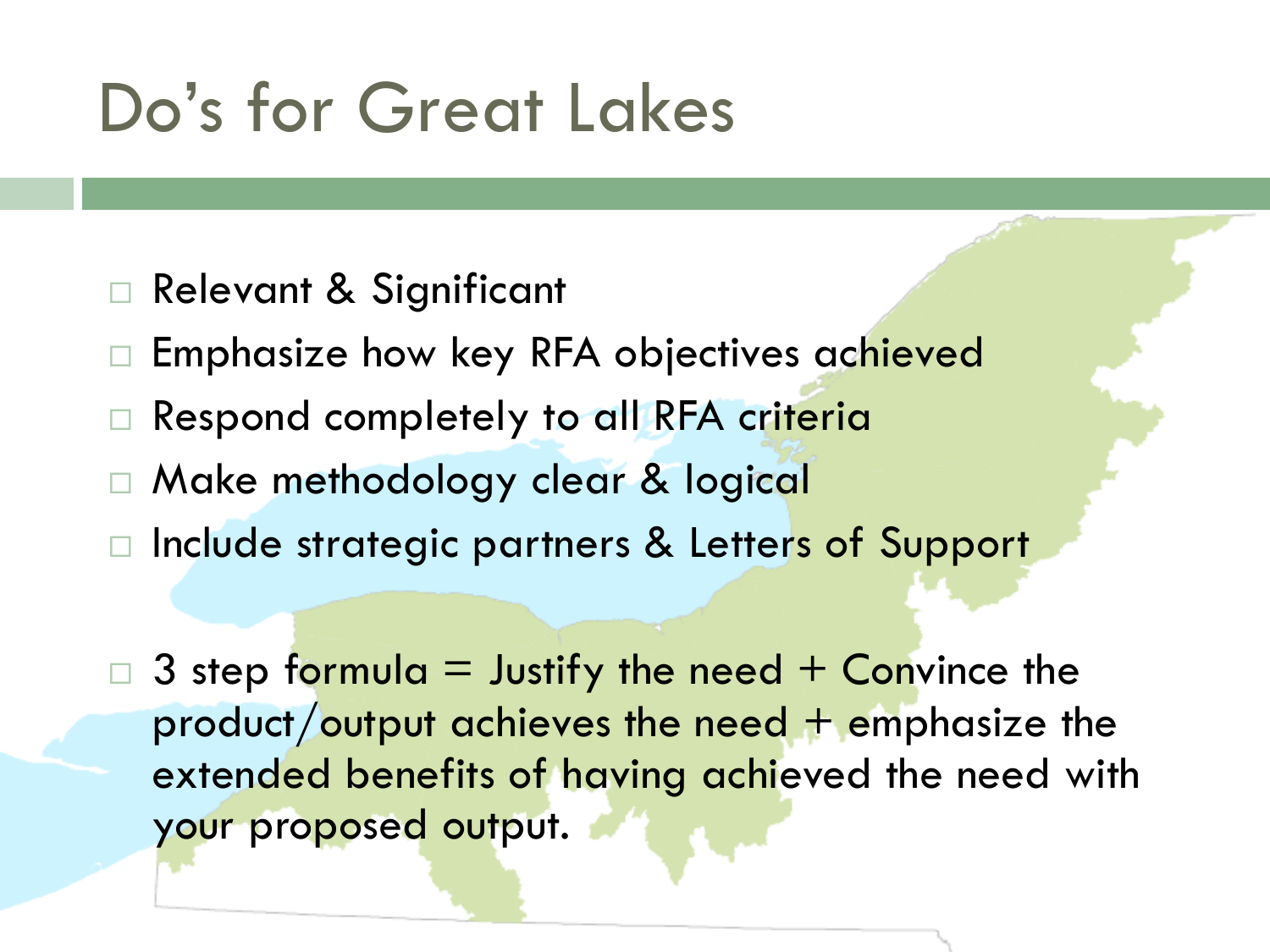#### Don'ts

- □ State unsupported opinions or assumptions
- □ Repeat previously used text
- $\Box$  Assume the evaluator is as familiar with the project location/need/tools as you are
- □ Forget to link need-output-benefit directly to Great Lakes management issue/strategy
	- Downplay importance of effective outreach strategy